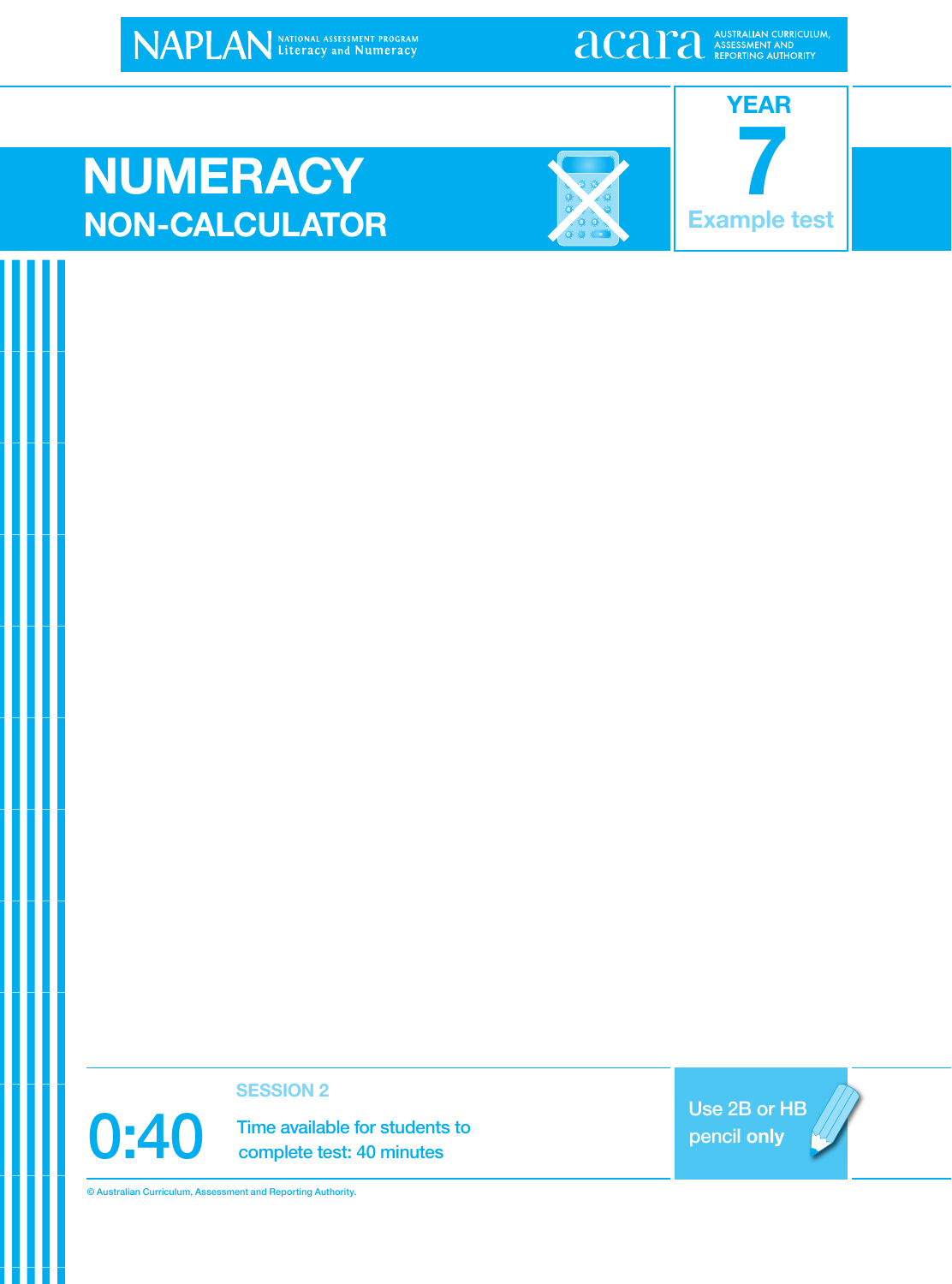

| © ACARA 2012 |  |  |
|--------------|--|--|
|              |  |  |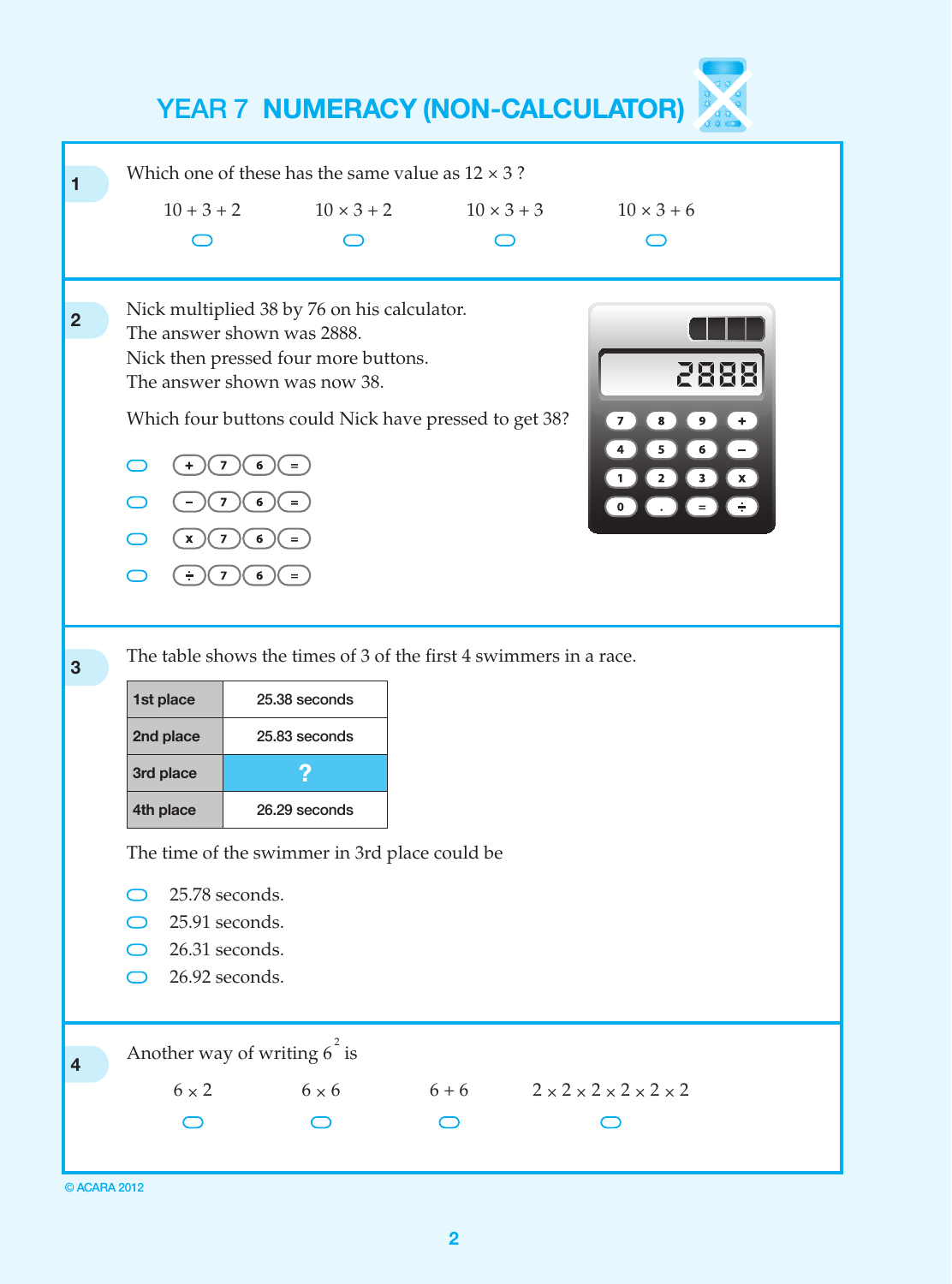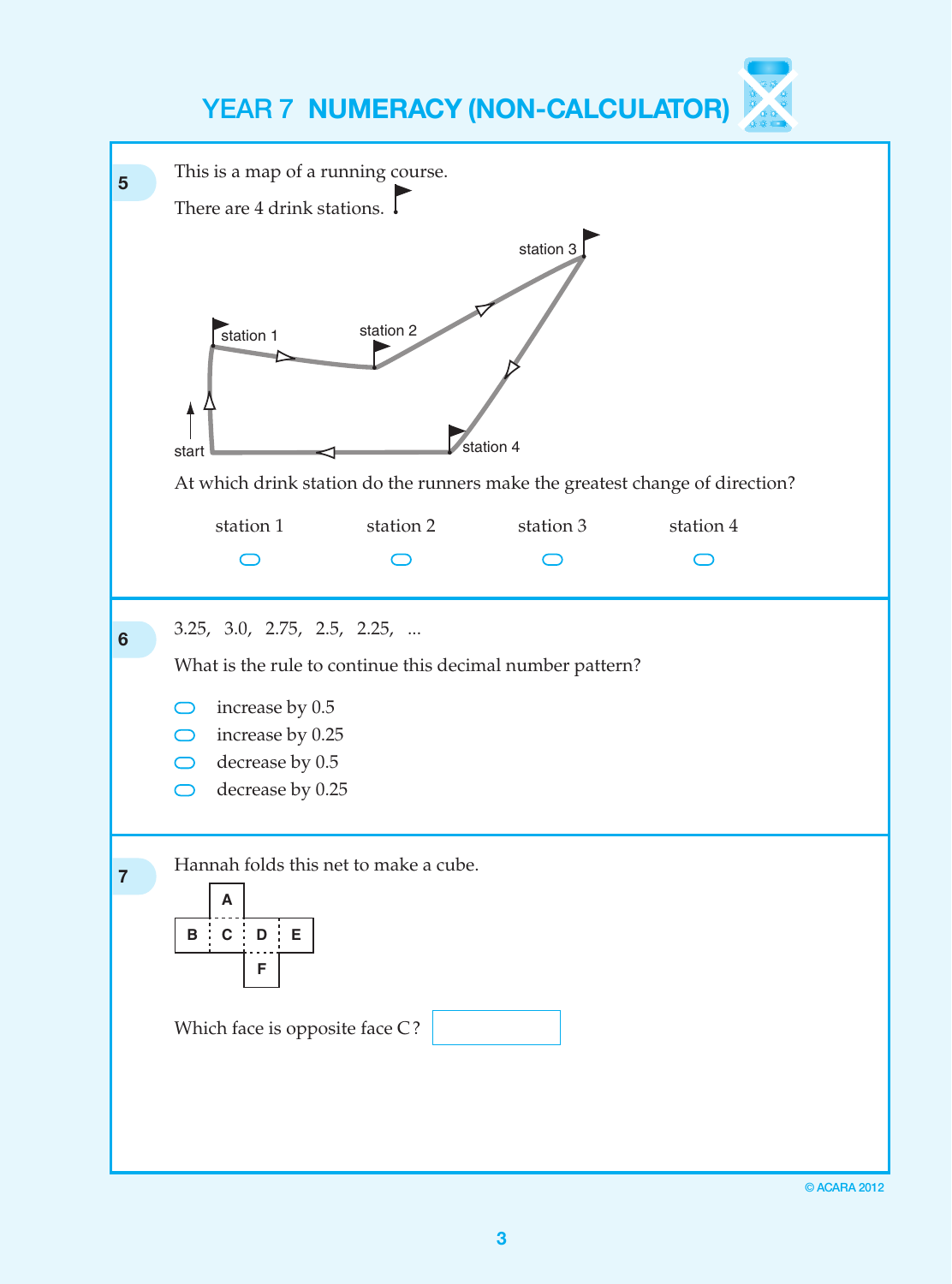|    | <b>YEAR 7 NUMERACY (NON-CALCULATOR)</b>                                                                                                                                                                                                                                                                                         |
|----|---------------------------------------------------------------------------------------------------------------------------------------------------------------------------------------------------------------------------------------------------------------------------------------------------------------------------------|
| 8  | A rectangular paddock has a perimeter of 50 metres.<br>Each long side has a length of 15 metres.<br>What is the length of each short side?<br>metres                                                                                                                                                                            |
| 9  | A number is multiplied by itself and then 9 is added.<br>The answer is 13.<br>What is the number?                                                                                                                                                                                                                               |
| 10 | A computer chip has dimensions $8 \text{ mm} \times 8 \text{ mm}$ .<br>A scale drawing is shown below.<br>00000000000<br>0000000000<br>0000000000<br>4 cm<br>4 cm<br>What scale is used in the drawing?<br>1 cm represents 5 mm<br>$\bigcirc$<br>1 cm represents 2 mm<br>2cm represents 1mm<br>$\bigcirc$<br>5cm represents 1mm |
| 11 | Jenny is exactly 3 years old.<br>Her brother Ken is exactly 17 months old.<br>How many months older than Ken is Jenny?<br>13<br>14<br>19<br>21                                                                                                                                                                                  |
|    |                                                                                                                                                                                                                                                                                                                                 |

<sup>©</sup> ACARA 2012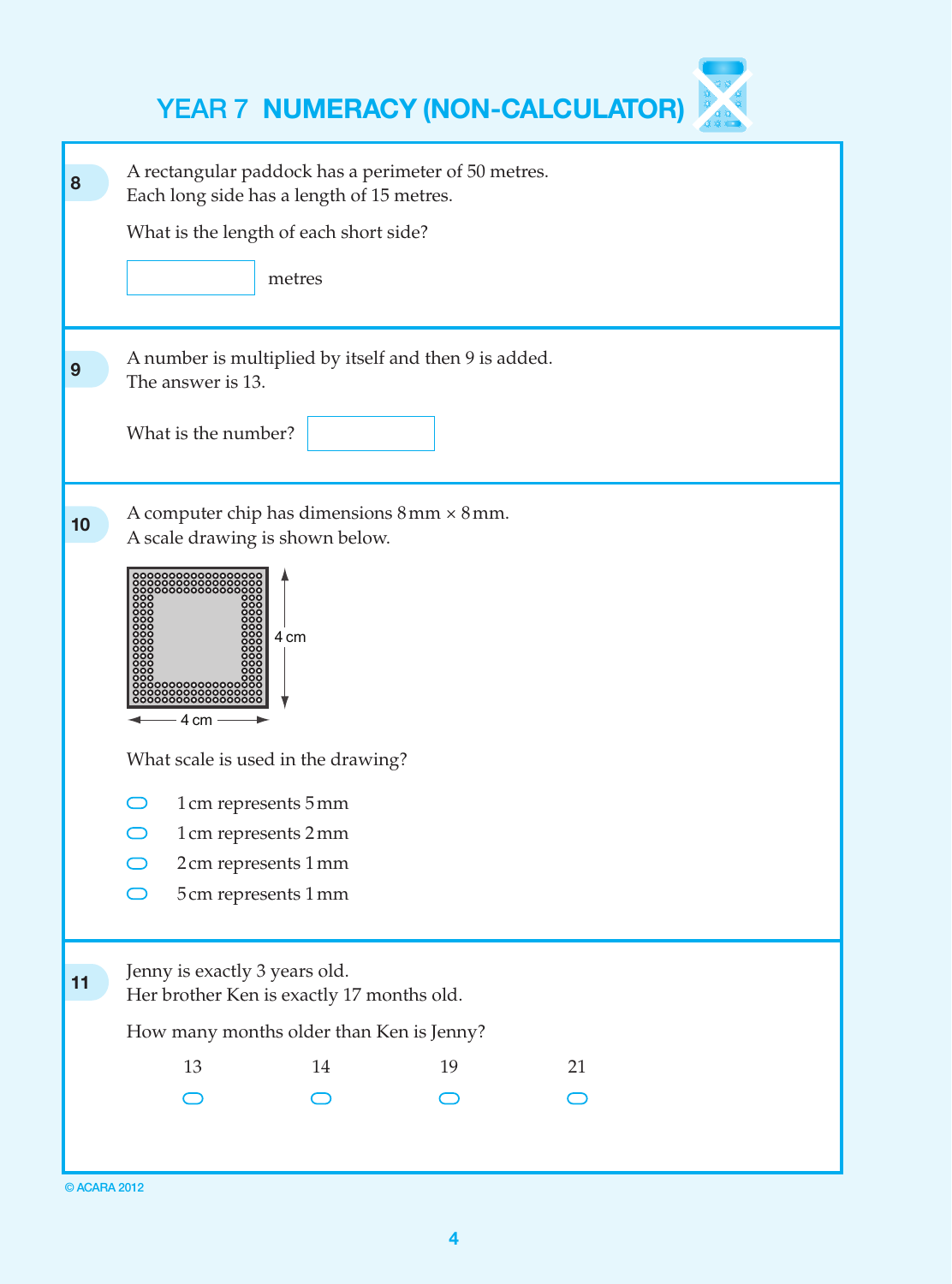| 12 | Lucy made 4 tree designs using sticks.<br>There is a pattern in the way the trees grow.                                                                      |                          |                     |         |     |  |
|----|--------------------------------------------------------------------------------------------------------------------------------------------------------------|--------------------------|---------------------|---------|-----|--|
|    | Tree 1<br>Tree 2<br>1 stick<br>3 sticks                                                                                                                      | Tree 3<br>7 sticks       | Tree 4<br>15 sticks |         |     |  |
|    | Lucy continues the pattern in the same way.                                                                                                                  |                          |                     |         |     |  |
|    | How many sticks will Tree 5 have?                                                                                                                            |                          |                     |         |     |  |
|    | 23                                                                                                                                                           | 31                       | 35                  | 45      |     |  |
|    |                                                                                                                                                              |                          |                     |         |     |  |
| 13 | Bruce is cooking dinner.<br>The table shows the cooking times for his dinner.                                                                                |                          |                     |         |     |  |
|    |                                                                                                                                                              |                          |                     |         |     |  |
|    |                                                                                                                                                              | <b>Cooking time</b>      |                     |         |     |  |
|    | <b>Chicken</b>                                                                                                                                               | 1 hour 40 minutes        |                     |         |     |  |
|    | <b>Potatoes</b><br>Peas                                                                                                                                      | 20 minutes<br>10 minutes |                     |         |     |  |
|    | Bruce starts cooking the chicken at 5:10 pm.<br>He wants everything to finish cooking at the same time.<br>At what time should Bruce start cooking the peas? |                          |                     |         |     |  |
|    | 6:20 pm                                                                                                                                                      | 6:30 pm                  | 6:40 pm             | 6:50 pm |     |  |
|    |                                                                                                                                                              |                          |                     |         |     |  |
| 14 | What is \$10 as a percentage of \$40?                                                                                                                        |                          |                     |         |     |  |
|    | $4\%$                                                                                                                                                        | 10%                      | 25%                 |         | 40% |  |
|    |                                                                                                                                                              |                          |                     |         |     |  |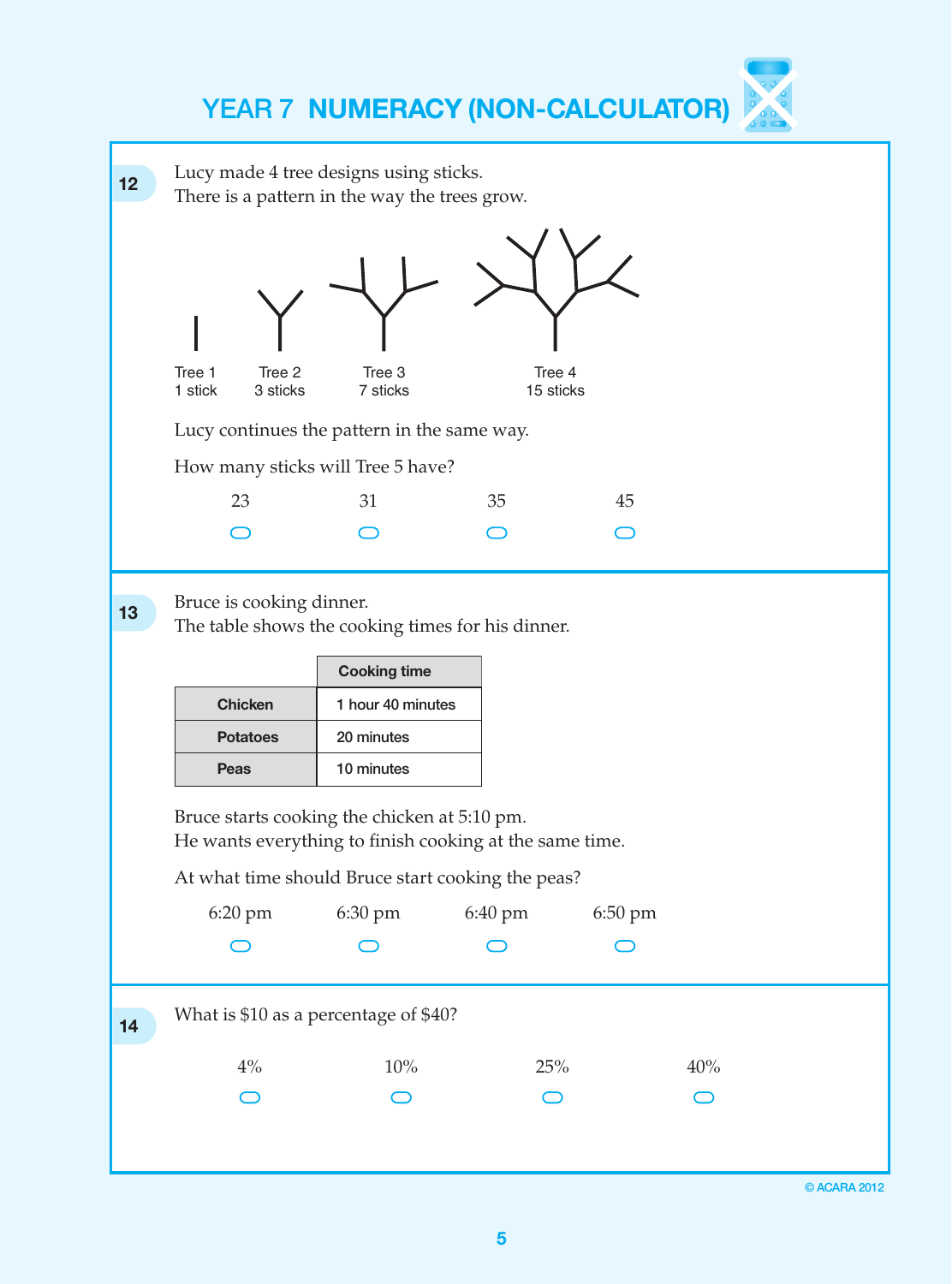

© ACARA 2012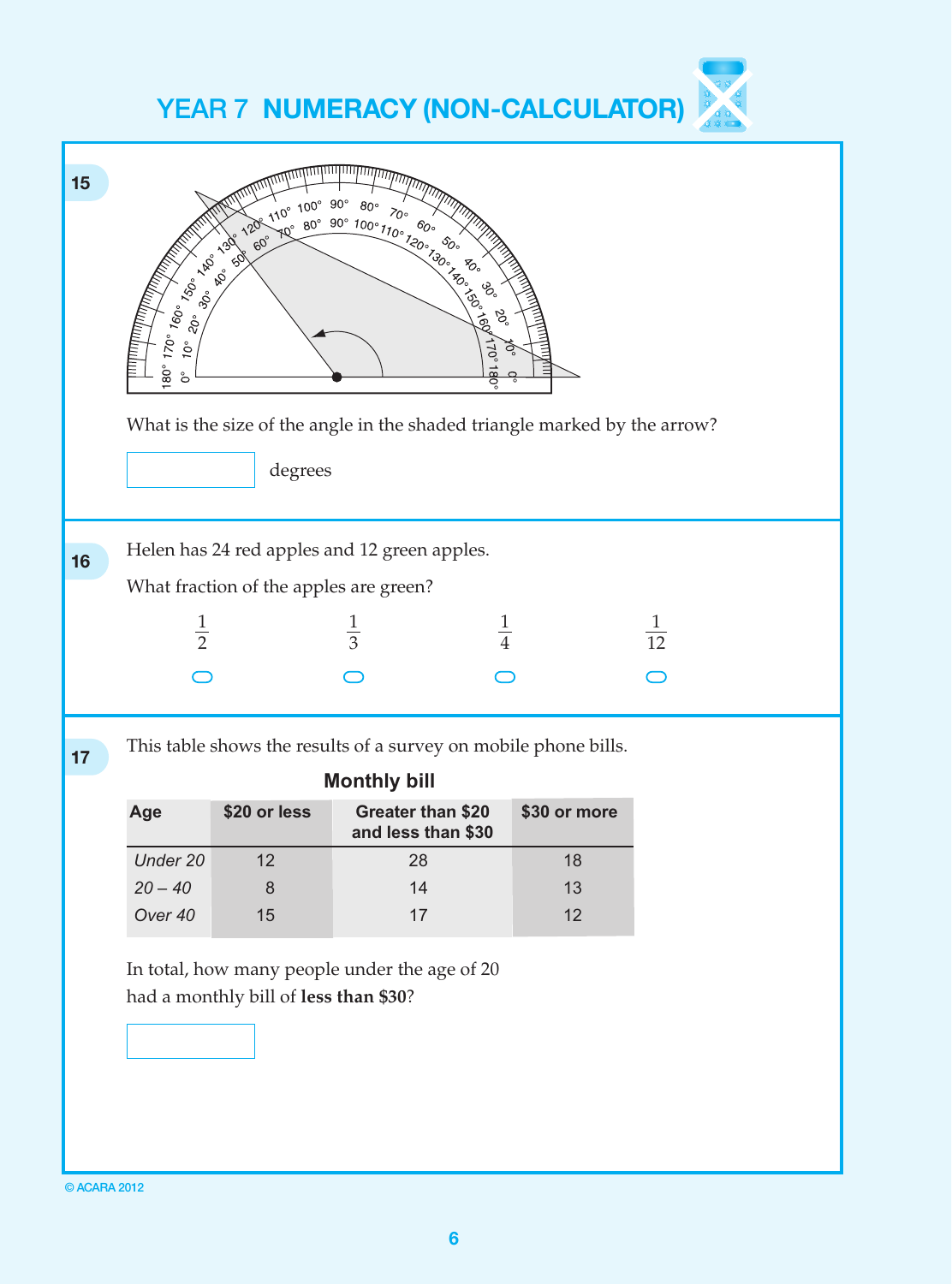| 18 | This 3D symmetrical object is made by joining cubes.<br>It is then painted.                                                                                |
|----|------------------------------------------------------------------------------------------------------------------------------------------------------------|
|    | How many faces are painted?                                                                                                                                |
| 19 | These are four number cards.<br>5<br>$\overline{2}$<br>4<br>0<br>Use each card once to make this number sentence true.<br>$= 2010$<br>$\mathsf{X}^{\perp}$ |
| 20 | $37.9 \times 10 =$<br>3709<br>37.90<br>379<br>3790                                                                                                         |
| 21 | How many lines of symmetry does the design on this flag have?<br>3<br>$\overline{2}$<br>$\boldsymbol{4}$<br>$\mathbf{1}$                                   |
|    |                                                                                                                                                            |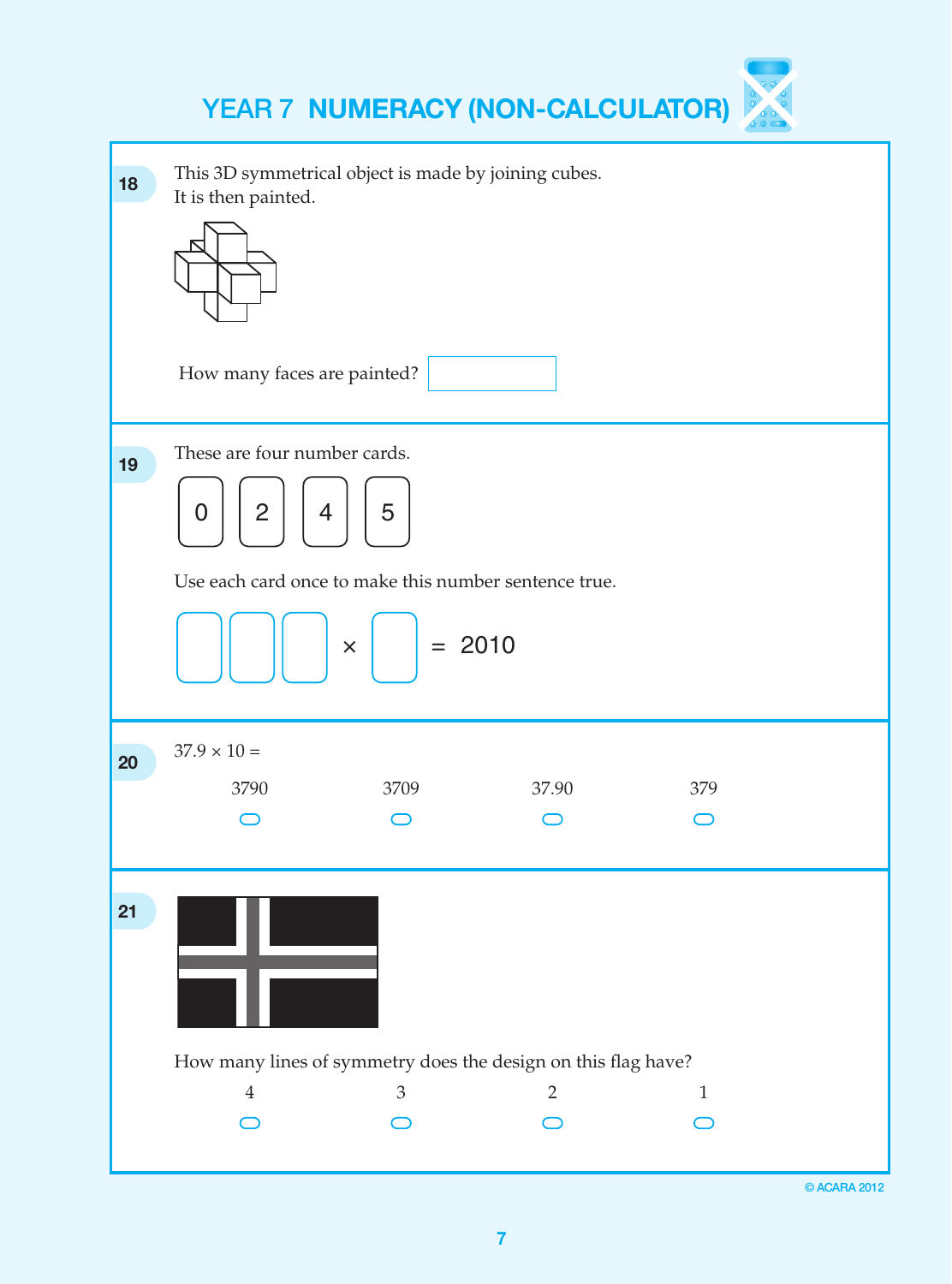**22** Jill lives in a street that runs directly north–south. Her house is north of the park and west of the school. **N** High St Carver St<br> **B**<br> **B**<br> **B**<br> **B**<br> **B**<br> **B**<br> **B Station** <u>Main</u> Main IISt Adams IISt Bank  $\begin{bmatrix} 5t \end{bmatrix}$ ဖြ छि  $\overline{\omega}$ Bonnel St **School Court house** Lyceum St William St **Park Town hall** St Branch What street does Jill live in? Adams St Bonnel St Station St Main St  $\bigcap$  $\bigcap$  $\bigcap$  $\bigcap$ **23** This jug has some milk in it.  $2 L$  $1<sup>L</sup>$ If Eve adds an extra 500 mL of milk to the jug, how many millilitres (mL) of milk will then be in the jug? mL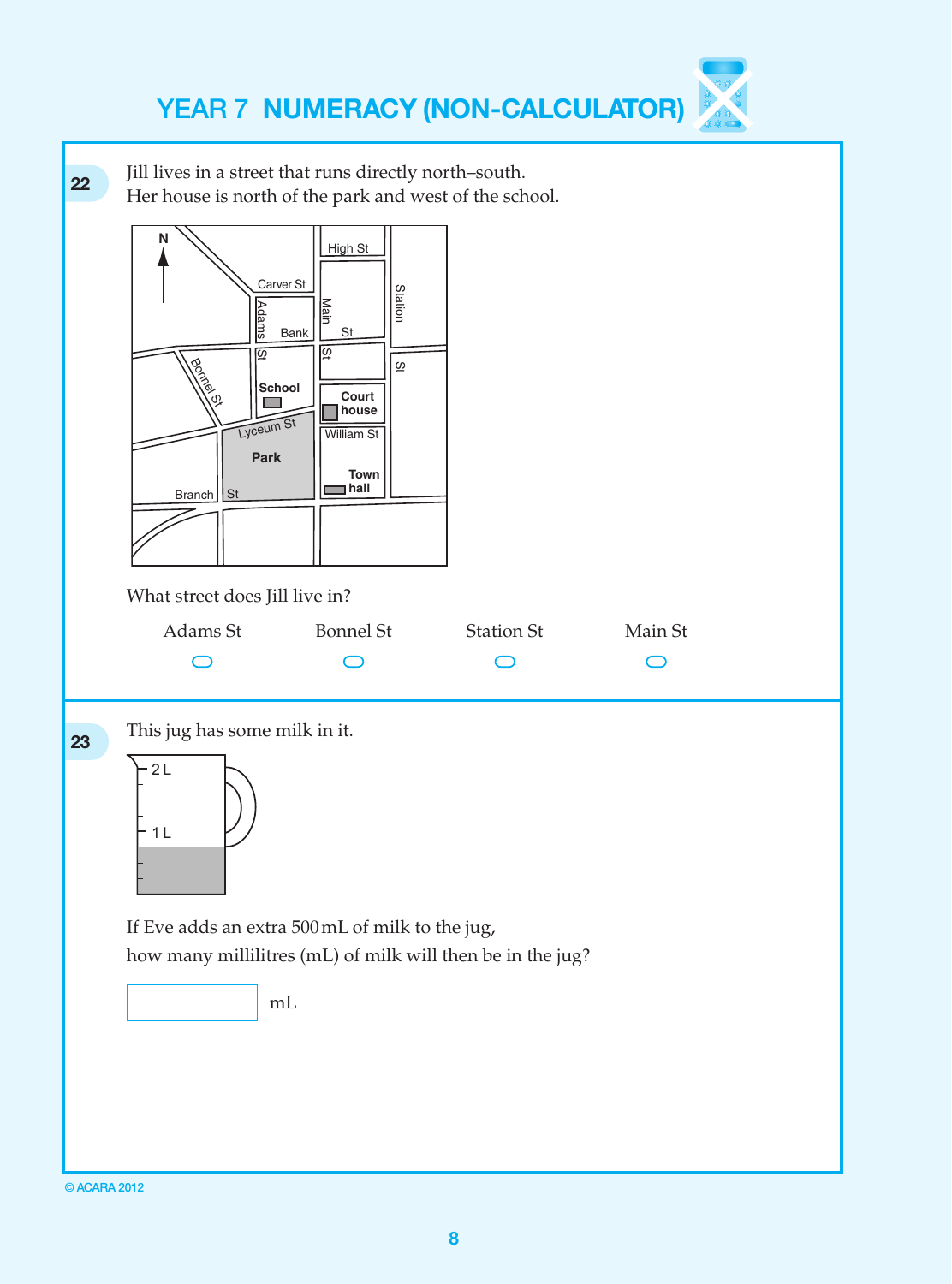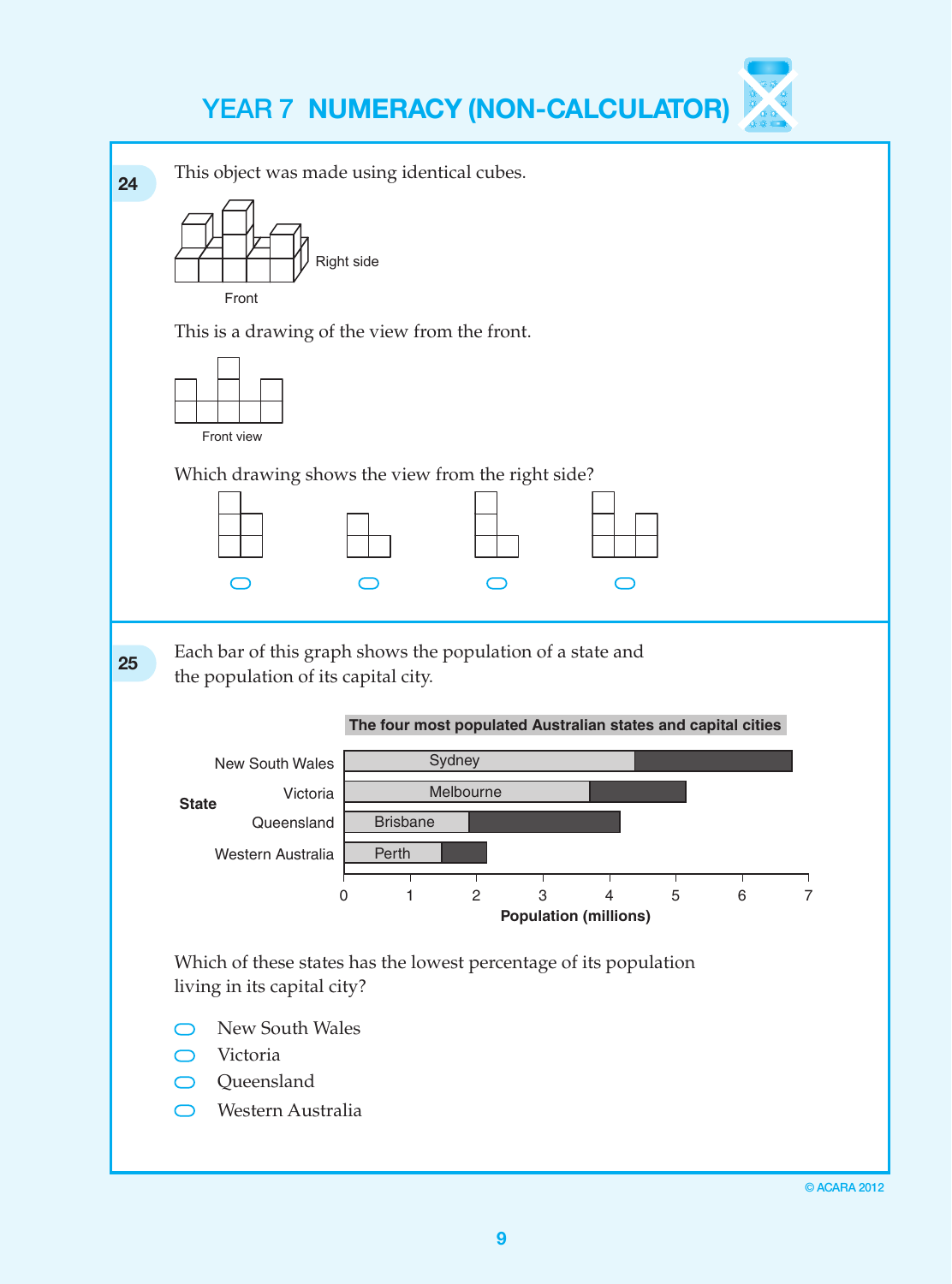

© ACARA 2012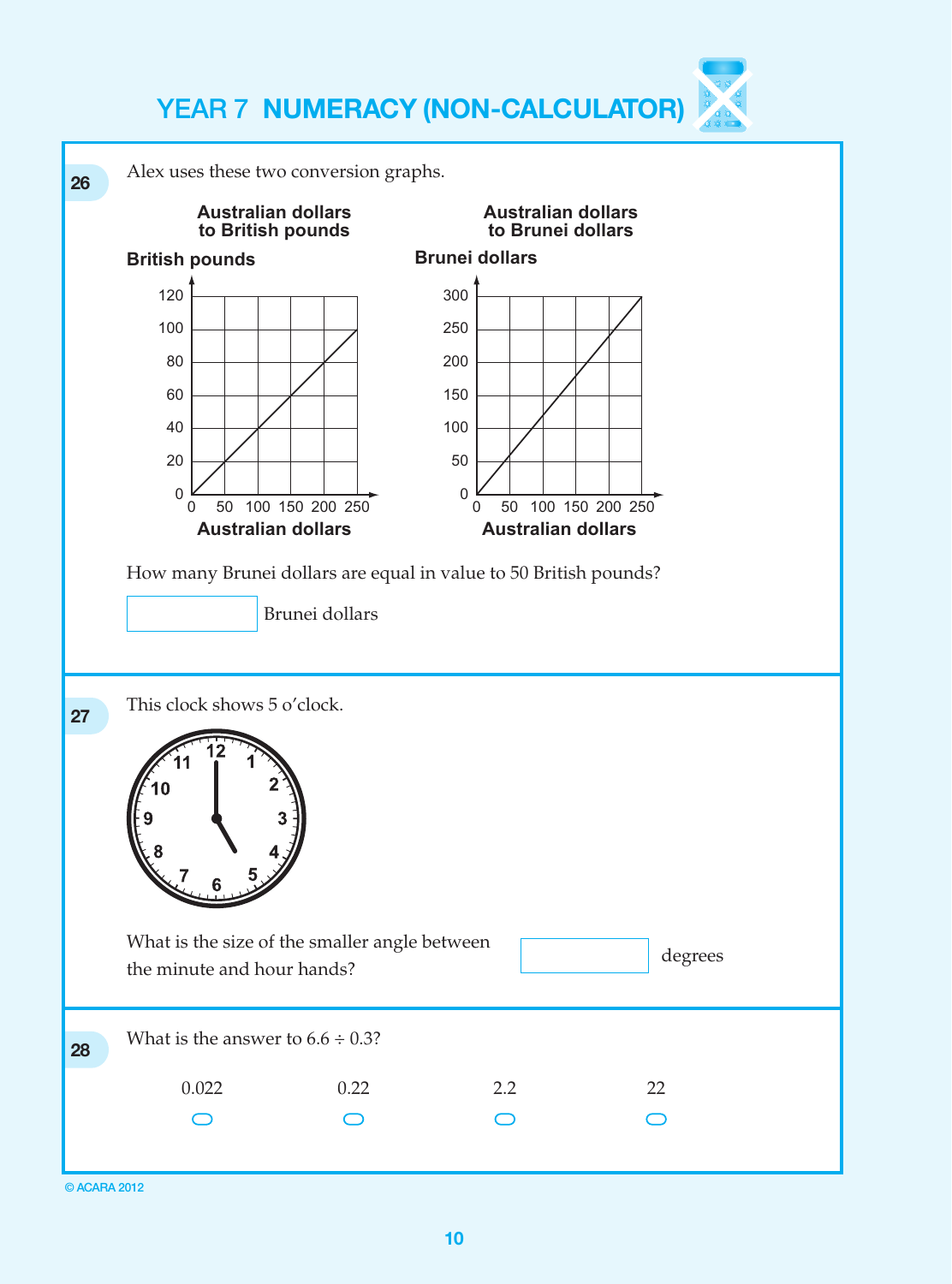| 29 | Which arrow is pointing closest to the location of $\frac{3}{4}$ on this number line?<br>0<br>2                                                                                                                                                                                           |
|----|-------------------------------------------------------------------------------------------------------------------------------------------------------------------------------------------------------------------------------------------------------------------------------------------|
| 30 | Ben has 2 identical pizzas.<br>He cuts one pizza equally into 4 large slices.<br>He then cuts the other pizza equally into 8 small slices.<br>A large slice weighs 32 grams more than a small slice.<br>What is the mass of one whole pizza?<br>grams                                     |
| 31 | The dimensions of a large room are double the dimensions of a small room.<br>Both rooms are rectangular prisms. The volume of the small room is 10 cubic<br>metres.<br>What is the volume of the large room?<br>20 cubic metres<br>40 cubic metres<br>80 cubic metres<br>160 cubic metres |